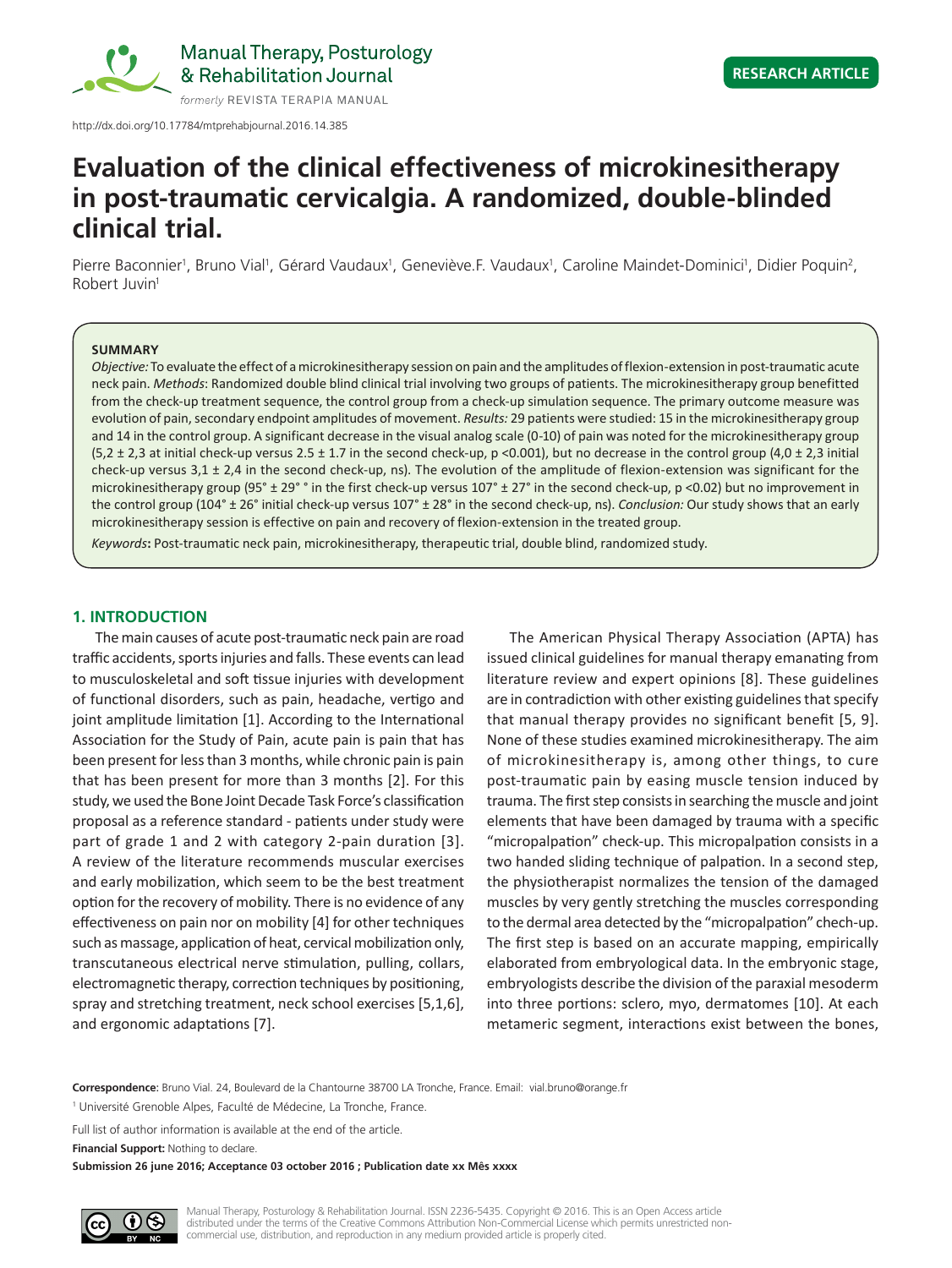

muscles and dermal areas. In microkinesitherapy practice, using palpatory research, the developers of the technique have established empirically correlations between muscular areas and dermal areas. The micropalpation of the latters enables to determine if a dermal area shows a restriction of mobility. Based on this finding and the mapping established by the developers of the technique, the corresponding muscle can be deduced. For example, a restriction of mobility of the dermal area of the lower 2/3 of the inner thigh corresponds to a dysfunction of the diaphragm [11]. Yet, it has been demonstrated that such a dysfunction -which can be of traumatic origin- can cause pain at the C3-C4, C4-C5 and C5‑C6 vertebral levels [12]. Indeed, the diaphragm was formed at this metameric level during the end of the first month of gestation [13].

To our knowledge, no double-blind assessment has been made on the effectiveness of microkinesitherapy as regards this pathology [14], which justifies the objective of the study, namely: to evaluate the effectiveness of microkinesitherapy treatment in first-line cervical trauma of less than three months duration. Assessment was made according to the evolution of two parameters of pain and joint mobility, before and after treatment. This was compared with treatment simulation. The hypothesis is that the effect of treatment will be significantly different from the effect of simulation.

## **2. PATIENT AND METHODS**

# **2.1. Patients**

#### *Inclusion criteria*

The patients included in the study met the following inclusion criteria: consenting, between 18 and 60 years old, without distinction of sex, with less than 3 month post-traumatic neck pain corresponding to category 2 according to axis 4 (duration) of the Bone Joint Decade Task Force's classification [3], benefitting from social security cover, with an eight day drug treatment prescribed by their physician and containing non-steroid anti-inflammatory drugs, analgesics and muscle relaxant drugs, according to the following treatment protocol: Diclofenac 50mg: 3 pills / day; Paracetamol: 3 pills / day; and Thiocolchicoside: 3 pills / day.

Some publications [3] having highlighted the existence of favorable spontaneous evolution of neck pain in the first week; so we decided to add an inclusion criterion: that the time between the trauma and the first check-up should be more than seven days.

#### *Exclusion criteria.*

The exclusion criteria were the following: patients who could not be followed under the protocol; patients who could not take the recommended drug treatment or took another treatment than the one provided for by the

protocol; patients treated for prior neck pain, patients already treated by physiotherapy and microkinesitherapy for this pathology; patients with non-traumatic neck pain, whether of inflammatory, infectious, or neurological origin; patients previously treated with microkinesitherapy for another pathology; patients with neck pain associated with cervicobrachial neuralgia.

### **2.2 Protocol**

The experimentation was conducted under a research protocol with direct benefit. This protocol was accepted by the advisory committee in biomedical research of Grenoble 2 on July 10, 1998 whose president was L.Barret (Ref: 98 / ACDM / 1 / C2). Explorations were conducted in accordance with good clinical practice.

#### *Recruitment procedure*

The patients were referred by 18 physicians from the Grenoble region informed of the study to 5 physiotherapists trained in microkinesitherapy (ten years of practice at least) and participating in the study. Each recruiting physician participating in the study had been equipped with a set of documents providing information on the study aims, the protocol and the inclusion and exclusion criteria. The physicians made the diagnosis, prescribed medication to the patients in accordance with the protocol and, in addition, proposed participation in the study. With this strategy, patients did not risk under treatment. Diagnosis and drug treatment were neither to be discussed nor modified by investigating physicians during the protocol.

The patients willing to participate in the study were acquired verbally by the physician and the volunteer received an information leaflet describing the study aims, a presentation of the research group and a description of their own expected participation. Then, the patients contacted the coordinator themselves within less than 3 days after the consultation if they volunteered. The latter gave them a first appointment for inclusion. During their inclusion into the study, patients were randomly divided into two groups: a microkinesitherapy group and a control group. The team involved in the study consisted in eighteen recruiting physicians, the coordinator, two investigating physicians and five physiotherapists.

## *Structures and place of data collection*

The study was carried out in a physiotherapy practice with an exam room reserved for the investigating physician and a treatment room for the physiotherapist intervening with the patients included in the study. Both investigating physicians were the only ones to have the key of a closed metal locker. The five physiotherapists had another metal locker to which they were the only ones with access.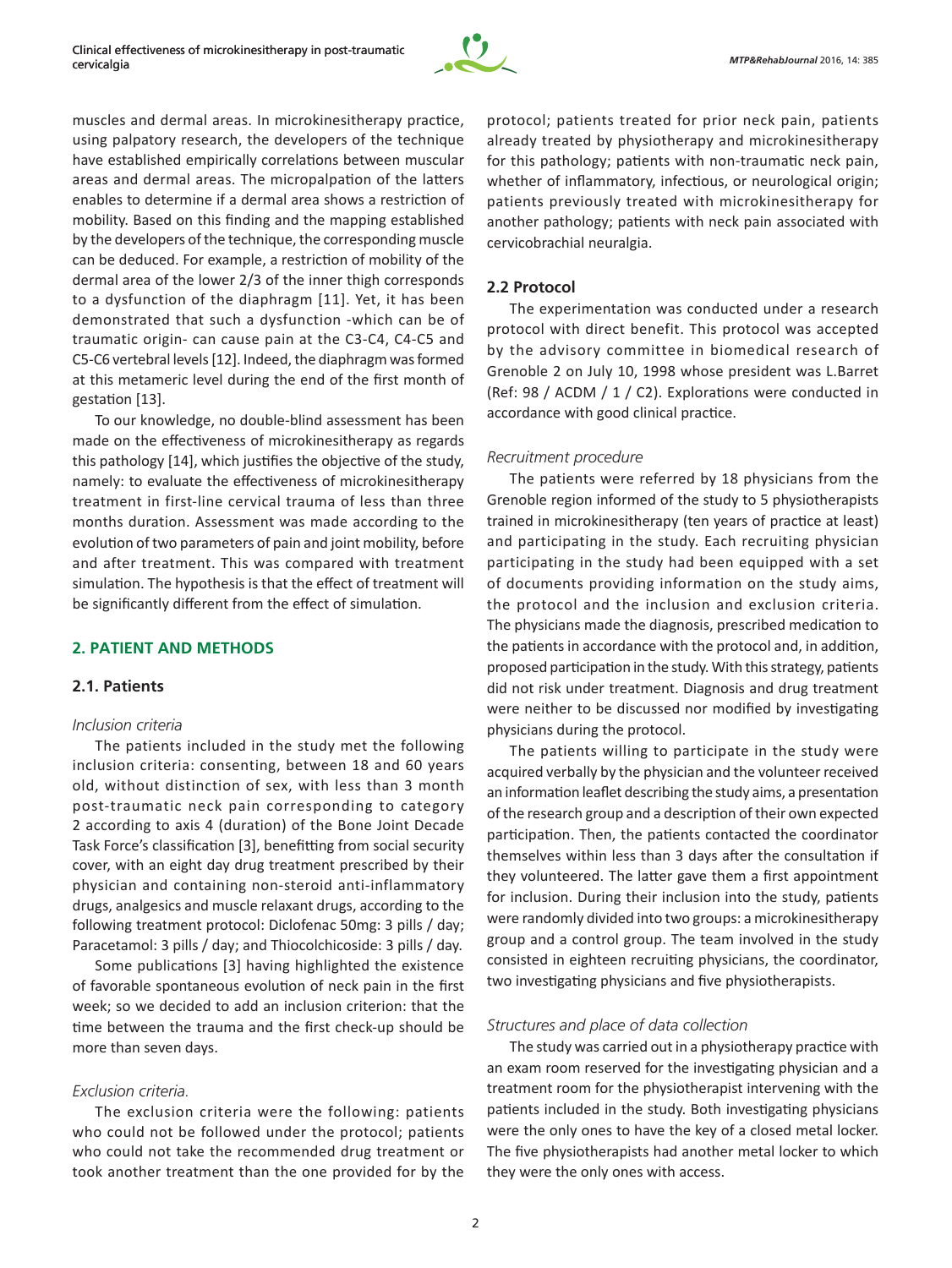

#### *Interventions for each group*

The patients were monitored during two consultations in a 10-day interval. During the first consultation (C1), the investigating physician verified the patient's conditions of inclusion. During inclusion, the protocol was explained once more to the patient and the latter signed the consent form. He then received a number corresponding to his entry number in the experiment to grant anonymity.

A first check-up was performed by the investigating physician one-to-one with the patient. Patient support was then performed by the physiotherapist. During the second consultation (C2) the check-up was performed in the same conditions as in C1 and by the same investigating physician. If new symptoms, whether related to the pathology or drug treatment occurred, the patient was invited to consult his attending physician again. In this context, the study was unblinded in order to facilitate medical support.

#### *Conduct of the support session by the physiotherapist*

For the patients who received the microkinesitherapy treatment (group 1), the physiotherapist searched the muscle and joint elements that had been damaged during trauma, by a specific micropalpation check-up. He then attempted to normalize the muscle tension by very gently stretching the muscle corresponding to the dermal area detected by a specific micropalpation check-up [11].

For the patients in the control group (group 2), the physiotherapist performed a treatment simulation on muscular and dermic areas with no embryological link with the cervical region. These actions were indistinguishable for the investigating physician untrained in microkinesitherapy techniques, as well as the patient, thus guaranteeing respect of the double-blind procedure.

#### *Stopping rules*

The difficulties of recruiting patients, the availability of the investigating physicians and the complexity of the organization of such a research in a liberal sector prompted us to limit the period of patient inclusion to a period of 3 years at the end of which 29 patients were included. We started with the first patient on May 6<sup>th</sup> 1999 and ended with the last patient on May 16<sup>th</sup> 2002. The investigating physician in charge of the data analysis had a professional reorientation along the way. This research was therefore postponed until some university professors joined the team in 2015 to finalize the analysis in compliance with CONSORT's new norms and write the manuscript.

# **2.3. Evaluation criteria.**

## *Choice of the assessment criteria*

The choice of the assessment of pain as the main criterion is motivated by the will to test the effectiveness of microkinesitherapy on this parameter. The choice of the assessment of the amplitudes of flexion-extension as a secondary criterion is justified by the frequency of trauma having an impact on this movement. During the first (C1) and the second consultation (C2) the evaluating physician noted the following elements provided by the patients on numbered and anonymized files according to the randomization procedure. The patients assessed their spontaneous pain at rest using a visual analog scale ranging from 0 to 10 according to the protocol based on the use of a scale [15]. The patients also assessed some symptoms associated with neck pain using a scale ranging from 0 to 10. The symptoms taken into account concerned perception (vertigo, tinnitus), cognition (quality of sleep and concentration) and emotion (anxiety and mood). Then, the patients actively made flexion-extension movements, left-right rotations and left-right lateral inclinations. Amplitudes were assessed using the three axes-goniometric headset Cervicontrol ® (Promokiné, Amiens, France).

#### *Choice of the statistical method and the size of the sample*

To detect a possible modification of the values of the two variables studied between the two check-ups, the Student "t" test (comparison of averages of matched data) was chosen. Sixty patients were planned to be included in the protocol. This number allows satisfying the conditions of validity for the reasonable use of the chosen statistical tool. The analysis was carried out on an intention to treat basis.

## **2.4 Randomization**

#### *Method for the random distribution sequence*

Experimentation was organized to respect the random allocation of patients in the two treatment groups and the double-blind procedure.

#### *Type of Randomization*

Random allocation was made from a list drawn up by a sampling method by blocks of 6. Each inclusion serial number corresponded to an envelope containing the treatment code to be applied to the patient.

#### *Mechanism for the randomized allocation sequence*

The envelopes, according to the determined size of the sample for this study were prepared by a person who was not connected to the team of practitioners involved in the study. The envelopes were opaque and sealed. Each type of treatment was written on half an A4 sheet easily identifiable by 4 round letters (0000) or 4 bar letters (XXXX). The code had been created so that the patient could not understand it when the physiotherapist opened the envelope. Each envelope contained one and only one letter code. In order to ensure a homogeneous distribution of the interventions of physiotherapists, the envelopes were distributed by series of 6.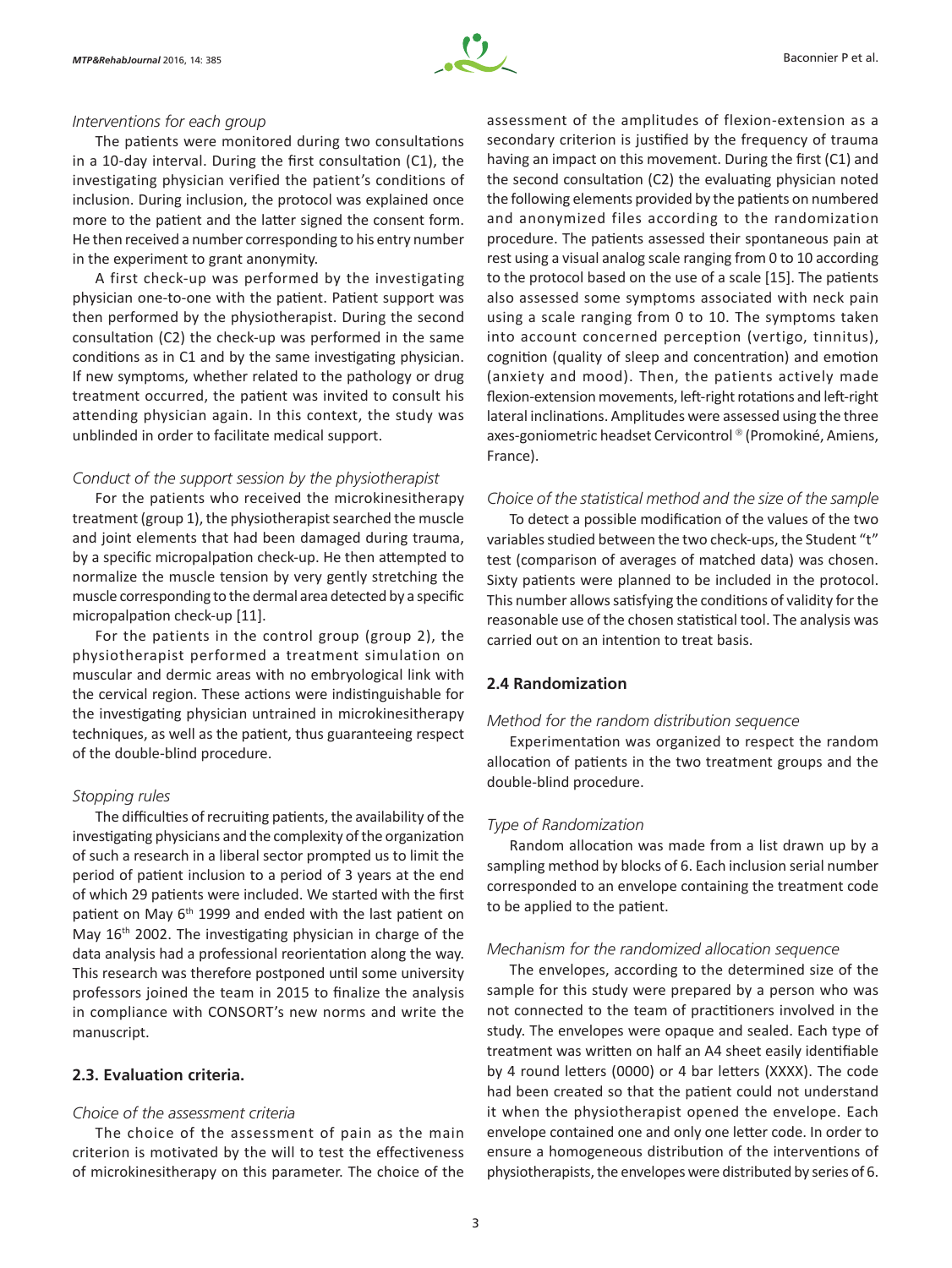

Each series had three envelopes containing a 0000 code and three envelopes containing a XXXX code. When a series of 6 envelopes were constituted, they were mixed together. A number was written on each envelope in chronological order. On the following series, the chronological order resumed from the last figure of the previous series. Thus, all the envelopes were numbered from 1 to 60 and were classified into a container provided for this purpose by series of 6. The investigator, at the end of the first check-up and just before the intervention of the physiotherapist, took the first envelope of the series being distributed. He gave the patient the envelope.

The patient went into the physiotherapy room to receive the treatment. The patient was requested not to give his name to the physiotherapist. The latter could not exchange any word with the patient apart those required for his installation. The investigator did not know the code in the envelope nor its meaning. This procedure aimed at keeping the patient as well as the investigating physician unaware of the treatment applied.

## **3. RESULTS**

#### **3.1. Population**

Thirty patients were included in the study. After unblinding, twenty-nine patients were finally considered: fifteen in the microkinesitherapy group (6 men and 9 women), and fourteen in the control group (7 men and 7 women). (Table 1). In the table 1, the number of patients assessed during the follow-up: among the 30 recruited patients, only 29 are analyzed, one patient never went to the second check-up. The 2 patients wrongly included have been analyzed with the others as the analysis is carried out with intention to treat. The missing patient did not present at the second check‑up. Two erroneously included patients were included in the analysis with intention to treat. There was no significant difference in the patients' average age and height in both groups.

#### **3.2 Data at the first check-up**

Concerning the number of days between the trauma and the first check-up and the number of days between the two check-ups, as well as the average values of the evaluation criteria there was no significant difference between the two groups at the first check-up. The amplitudes of flexion-extension movement of the cervical spine identified during the first check-up were below the average amplitude of a standard population (125 to 129°) for both groups [16]. There is not any significant difference (unpaired t-test) between the two groups for demographic and clinical characteristics as well as evaluation criteria at the first check-up. (Table 2)

#### **3.3 Comparison between the results of the two groups**

All the results are shown in Table 3. In group 1, the patients treated with microkinesitherapy showed a statistically

#### **Table 1.** Studied Population

|                      | Population<br>included | <b>Wrongly</b><br>included* | Lost sight<br>$of**$ | Population<br>analyzed |
|----------------------|------------------------|-----------------------------|----------------------|------------------------|
| All patients         | 30                     | 2                           | 1                    | 29                     |
| Group 1 (mk)         | 15                     | 1                           | 0                    | 15                     |
| Group 2<br>(control) | 15                     | 1                           |                      | 14                     |

\*: non-traumatic pathology (1), consultation in ongoing protocol (1). \*\*: patient absent at the second check-up (1). mk: microkinesitherapy

#### **Table 2.** Characteristics of the studied population

|                                                                     | Group 1 (mk)<br>$n=15$ | Group 2 (control)<br>$n=13$ | $\boldsymbol{p}$ |
|---------------------------------------------------------------------|------------------------|-----------------------------|------------------|
| Age (years)                                                         | $27.8 \pm 11.0$        | $31.0 \pm 10.8$             | <b>NS</b>        |
| Height (cm)                                                         | $170.3 \pm 6.0$        | $173.6 \pm 10.4$            | NS.              |
| men/women                                                           | 6/9                    | 7/7                         |                  |
| Number of days<br>between the 1st<br>trauma and the 1st<br>check-up | $32 \pm 25$            | $32 \pm 27$                 | NS               |
| Number of days<br>between the 2<br>check-ups                        | 9±3                    | $8 \pm 2$                   | NS               |
| VAS of pain at the 1st<br>check-up                                  | $5.2 \pm 2.3$          | $4.0 \pm 2.3$               | NS               |
| Flexion-extension<br>amplitude (degrees)<br>at the 1st check-up     | $95 \pm 29$            | $104 \pm 26$                | NS               |

Values are given as mean ± standard deviation - NS: non significant (p>0,05) by using paired t-test; mk: microkinesitherapy

**Table 3.** Average values for each group: of the EVA pain and of the flexion-extension's amplitude for each check-up with their evolution's comparison.

|                                          | Check-up 1    | Check-up 2    | р           |  |  |
|------------------------------------------|---------------|---------------|-------------|--|--|
| VAS pain                                 |               |               |             |  |  |
| Group 1.                                 | $5.2 \pm 2.3$ | $2.5 + 1.7$   | < 0.001     |  |  |
| Group 2.                                 | $4.0 \pm 2.3$ | $3.1 \pm 2.4$ | <b>NS</b>   |  |  |
| Amplitude (degrees) of flexion-extention |               |               |             |  |  |
| Group 1.                                 | $95 + 29$     | $107 + 27$    | ${}_{0.02}$ |  |  |
| Group 2.                                 | $104 \pm 26$  | $107 \pm 28$  | <b>NS</b>   |  |  |

Values are given as mean ± standard deviation - NS: non significant change between two check-up by using paired t-test

significant improvement of the primary endpoint, the VAS assessment of pain, and the secondary endpoint, the flexion-extension amplitude. In group 2 (control group), no significant improvement was observed, neither for the primary endpoint nor the secondary endpoint. The mean values of VAS pain and amplitude of flexion-extension movement are not statistically different (unpaired t-test) between the two groups at the second check-up. Among the symptoms assessed by the patients (vertigo, tinnitus, sleep quality,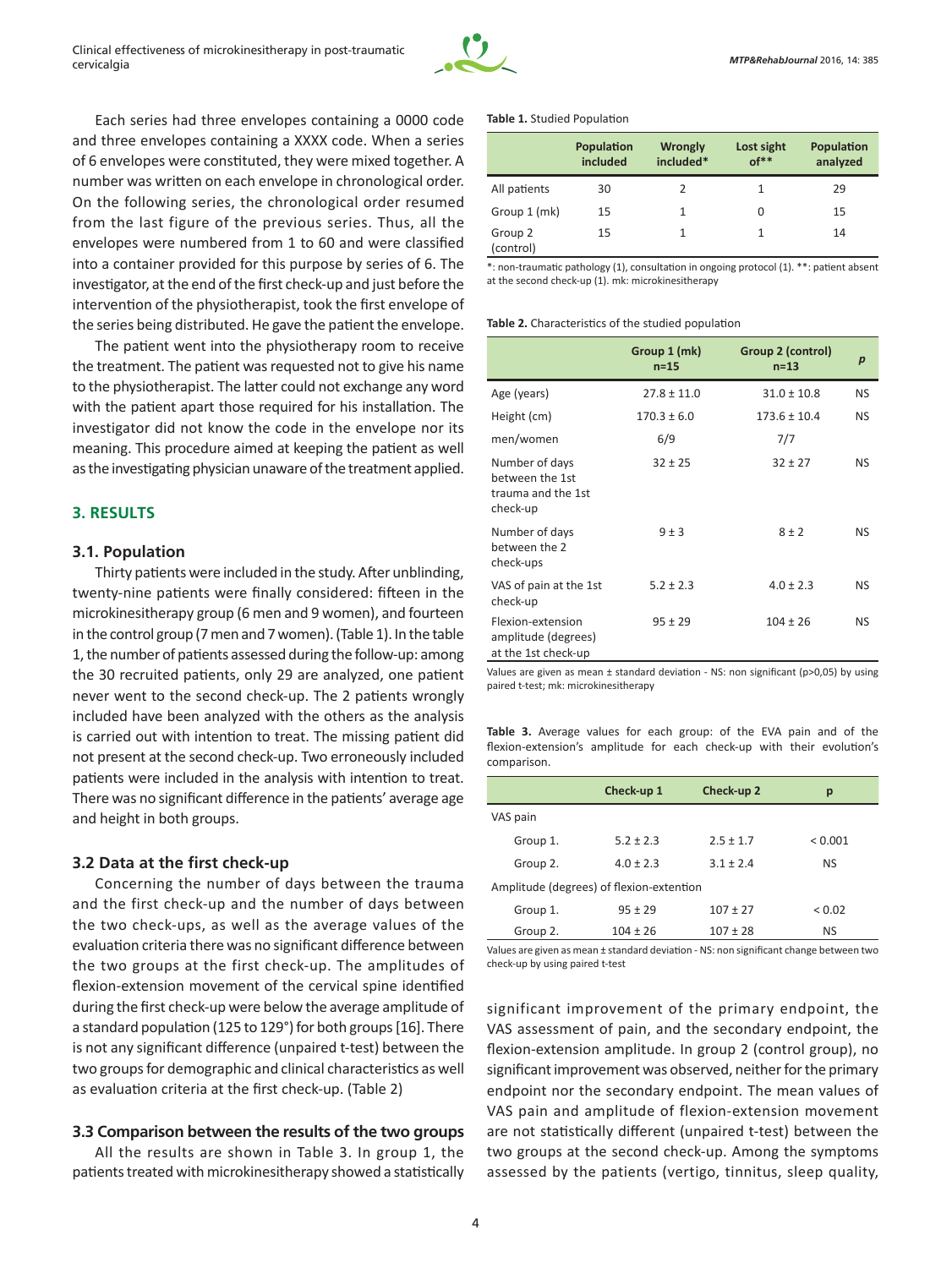

concentration, anxiety and mood,) in group 1 only sleep quality significantly changed between the two check-ups; whereas in group 2 only concentration and anxiety significantly changed between the two check-ups. The amplitudes of right-left rotation movements only improved in group 2 while the amplitudes of right-left lateral inclination movements only improved in group 1. In the Table 3 the comparison of averages using a matched data test, shows that only group 1 evolves significantly from check-up 1 to check-up 2.

## **4. DISCUSSION**

Our study evaluates the effects of microkinesitherapy on patients suffering from post-traumatic neck pain, the main symptoms of which are pain and stiffness. Patients of both groups received the same medical treatment. Both groups showed no significant difference as regards demographic and clinical data. The conditions for achieving this double blind randomized trial allowed full compliance with the blinding of patients and the evaluating and observing physicians.

The small size of the population finishing the study may be explained by the difficulties of recruitment in the context of private practice. The reduced number of participants could have resulted in limiting the statistical strength of the tests. However, the results show a level of significance much higher than the 5% threshold retained.

The strength of this study lies on the fact that we were able to observe the effects of a microkinesitherapy session on the evolution of patients in standard practice. The choice of the assessment of pain as a primary criterion is motivated by a will to test the effectiveness of microkinesitherapy on this parameter.

The choice of the assessment of flexion-extension amplitudes as a secondary criterion is justified by the frequency of injuries affecting such movement. While the treatment had a significant effect in terms of pain and the flexion-extension amplitude in the treated group, the treatment simulation performed for the patients of the control group did not provide any significant improvement concerning pain and the flexion-extension amplitudes.

This result is in keeping with the study [17**]** showed that microkinesitherapy is effective within 8 days on functional disorders, the effect of which stabilized within the 3 following weeks [17]. These results encourage us to advise the prescription of early microkinesitherapy for this pathology.

We note that the average of the VAS was superior in group 1 than in group 2 during the first check-up. Similarly, the average amplitude of the flexion-extension movement, limited in both groups with regard to normal values [16], was inferior in group 1 than in group 2 during the first check-up. Although these differences are not significant, the superior VAS of pain and the smaller flexion-extension amplitudes for

the patients of a group compared to the other one allow us to suspect a link between pain and the limitation of amplitude.

#### **CONCLUSION**

Our comparative randomized double blind trial shows the effectiveness of microkinesitherapy on post-traumatic neck pain in the population studied on two parameters: pain and flexion-extension amplitudes. From these statistically significant results, we think that microkinesitherapy is a potential adjuvant for post-traumatic cervicalgia. The relevance of this study must be put into perspective because of the reduced number of patients included. Therefore, we believe that a trial carried out under the same conditions on a larger population cohort and over a period of at least three months would allow refining of the results, particularly in relation to potential chronicity.

#### **CONFLICTS OF INTEREST**

none.

#### **AUTHOR DETAILS**

<sup>2</sup> Research Center of the Health Service of the Armies-24, La Tronche, France

## **REFERENCES**

- 1. Revel M. Whiplash cervical traumatism: from concepts to realities. Annals of Physical and Rehabilitation Medicine. 2003(46):158-170 .
- 2. Bogduk N, Guirk B. Acute and Chronic Pains. Treating Acute and Chronic Cervicalgia. Elsevier 2007;6.
- 3. Guzman J, Hurwitz EL, Carroll LJ, Haldeman S, Côté P, Carragee EJ, et al. A New Conceptual Model of Neck Pain - Linking Onset, Course, and Care: The Bone and Joint Decade 2000 –2010 Task Force on Neck Pain and Its Associated Disorders. Lippincott Williams & Wilkins ed. Spine 2008;33(4S):S14–S23.
- 4. Peeters GG, Verhagen AP, De Bie RA, Oostendorp RA. The efficacy of conservative treatment in patients with whiplash injury: a systematic review of clinical trials. Spine 2001;26(4):64–73.
- 5. Bogduk N, Guirk B. Acute Cervicalgia-Therapeutic Evidence. Treating Acute and Chronic Cervicalgia. Elsevier 2007;92-106.
- 6. Scholten-Peeters GG, Bekkering GE, Verhagen AP, Van Der Windt DA, Lanser K, Hendriks EJ, et al. Clinical practice guideline for the physiotherapy of patient with whiplash-associated disorders. Spine 2002 5;27(4):412–422.
- 7. Fransoo P. Ergonomic Adaptations. Clinical Examination and treatment of Cervicalgia. Frison-Roche 2008;260.
- 8. Childs JD, Cleland JA, Elliott JM, Teyhen DS, Wainner RS, Whitman JM et al. Neck pain: clinical practice guidelines linked to the international classification functioning, disability, and health from de Orthopaedic section of the American physical therapy association. J Orthop Sports Phy Ther 2008;38:A1-A34.
- 9. Gross AR, Kay T, Hondras M, Goldsmith C, Haines T, Pelozo P, et al. Manual therapy for mechanical neck disorders: a systematic review. Manual Therapy 2002;7:131-149.
- 10. Larsen WJ. Human Embryology. De Boeck University 1996;67-70.
- 11. Grosjean D, Benini P. Treatment of high post-traumatic cervicalgia by microkinesitherapy. Kinésithérapie Scientifique 1994;333:47-50.